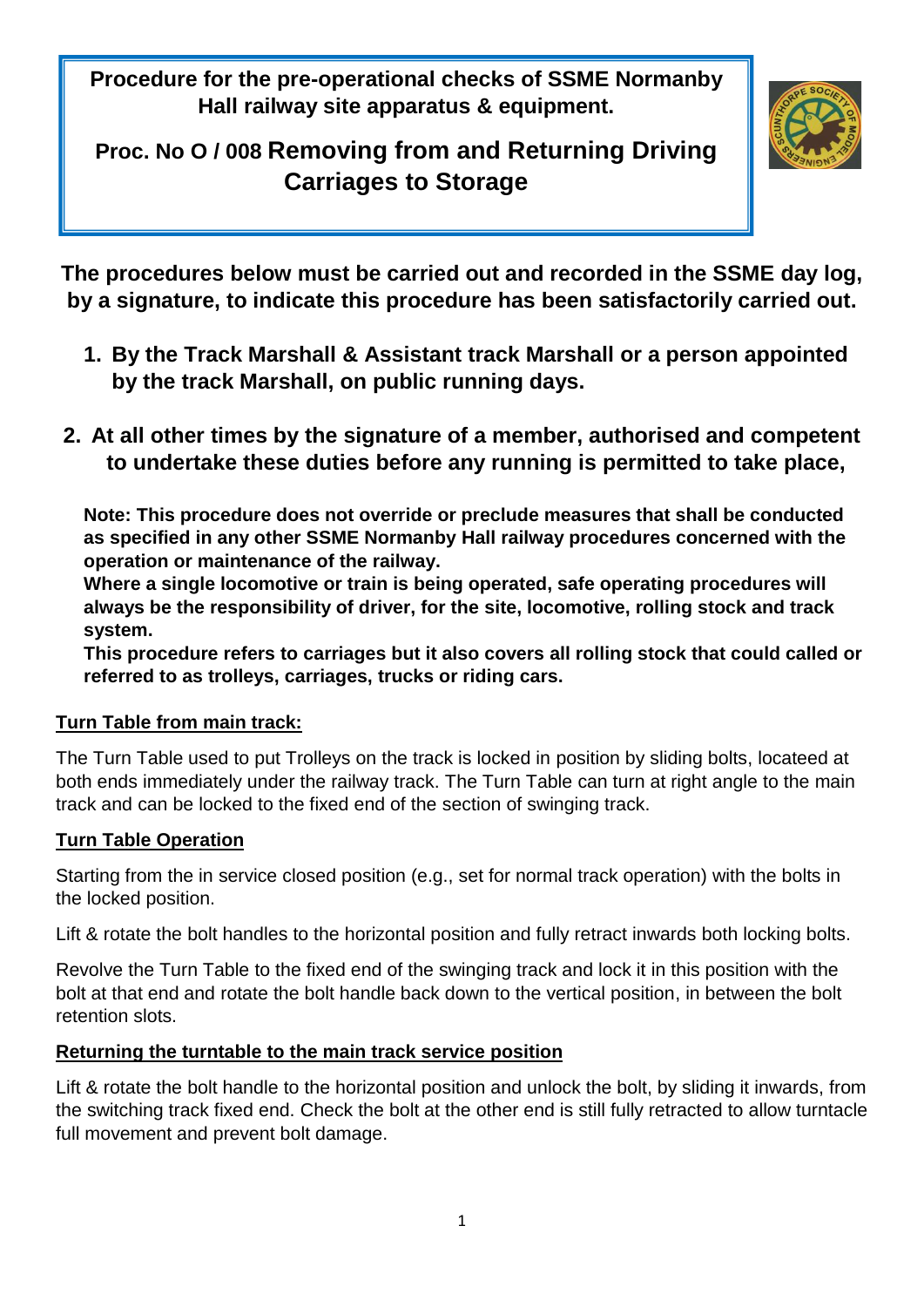Rotate the Turn Table back to the main track in service position, check that the tracks are in alignment and close both locking bolts fully and rotate both ends down to the vertical position. (if handles are left in the horizontal position they will foul & damage the trolley)

#### **Swinging Track operation:**

This track is fixed, by a hinge at one end, the other end moves in an arc between the other associated trolley sheds. This track is used to move driving trolleys to the turn table or to the other trolley sheds. The moving end is equipped for locking to the selected rail position by a sliding bolt.

#### **Swinging Track Operation**

Slide the locking bolt to the fully retracted position and move the track to the trolley shed you wish to use, Align the track and lock by sliding locking bolt fully forward, into the fixed track orifice.

#### **Carriage Sheds**

There are three carriage sheds (numbered on the shed door)

Shed No.1 has the capacity for four carriages.

Shed No. 2 has the capacity for four carriages.

Shed No.3 has the capacity for four carriages (this shed also securely stores the club locomotive)

All the carriage stored in each shed are all coupled together

The doors on each carriage sheds area secured by locked bolts on the outside and the lefthand door has a bolt on the inside of the door top.

The locks on all the carriage shed doors have the same key except when certain trolleys may be withdrawn from service when one ot the sheds will be equipped with a unique lock to quarantine those carriage contained in that shed.

### **Removing from & putting trolleys back into the storage sheds.**

When using the moving swing tracks, movements must be carried out slowly and carefully so that the carriage being moved do not cause injury to personnel. Additionally, as the equipment is very heavy damage to the carriages can occur if they are dislodged or caused to fall. These actions can be carried out by one person but is recommended that two people carryout these tasks.

Before getting carriage out ensure that the track has been checked and all the signal sensor covers have been removed.

#### **Removing Trolleys from the sheds for use**

To remove carriage from a selected shed, unlock, open the doors and switch on the lights.

Move the swinging track to align with the shed's track and lock it in position.

The carriages can be moved singly or in pairs. If moved in pairs the trolleys should be left coupled.

Slowly pull the carriages out of the shed and onto the swinging track maximum two carriages.

Any carriages left in the shed should have the parking brake applied on the end carriage to prevent the trolley rolling in or out of shed. (Note the sheds have a gradient on their tracks sloping downwards away from the doors).

Move the carriage/ carriages as close as possible to the fixed end of the swinging track and apply the parking brake on one carriage.